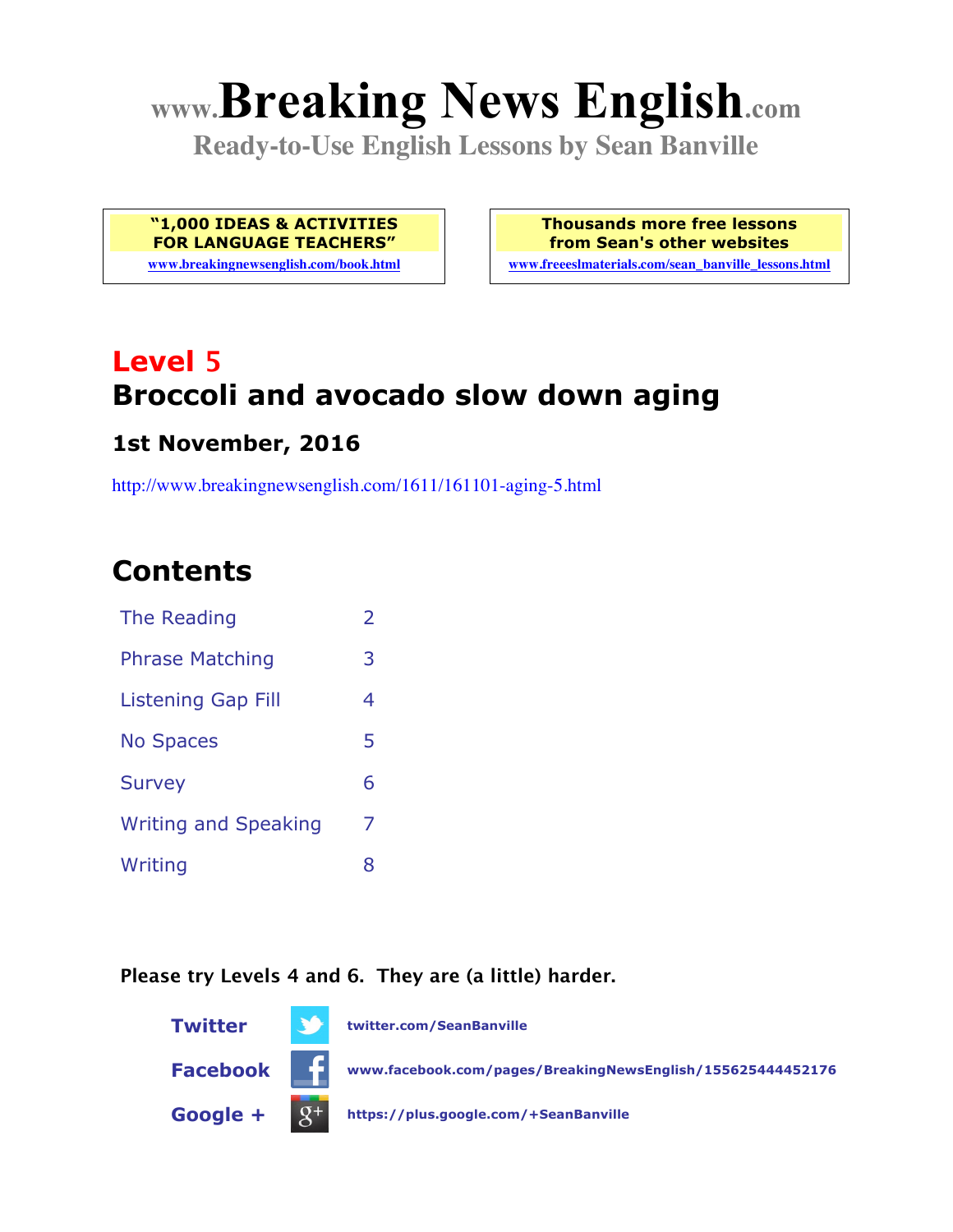### **THE READING**

From http://www.breakingnewsenglish.com/1611/161101-aging-5.html

Help may be here if you want to keep the wrinkles and grey hair away and slow down the aging process. New research says that eating green vegetables can delay the signs of aging. Researchers say that broccoli and avocado in particular have a compound that slows down the rate we age at. It is also in green fruit and is called NMN. It helps slow down the signs of getting old. Scientists say NMN can also refresh the metabolism. It helps restore levels of energy production in our body that weaken as we age. It also helps reduce weight gain and the worsening of our vision.

The research is from the USA's Washington University School of Medicine. Professor Shinichiro Imai said: "We have shown a way to slow the physiological decline that we see in aging mice. This means older mice have metabolism and energy levels resembling that of younger mice." Professor Imai said NMN reduced usual signs of aging. These include weaker muscles, poor liver function, lower bone density and poorer eyesight. The reason our metabolism changes over time and leads to reduced energy levels has been a puzzle for decades. This latest research casts new light on this.

Sources: http://www.**foxnews**.com/health/2016/10/28/compound-in-broccoli-may-slow-signs-aging.html http://www.**techtimes**.com/articles/184088/20161029/natural-compound-derived-from-broccoliavocado-shows-promise-in-reducing-signs-of-aging.htm http://www.**dailymail**.co.uk/health/article-3879000/Why-BROCCOLI-reverse-signs-aging-Compound-vegetable-slows-vision-loss-middle-age-spread.html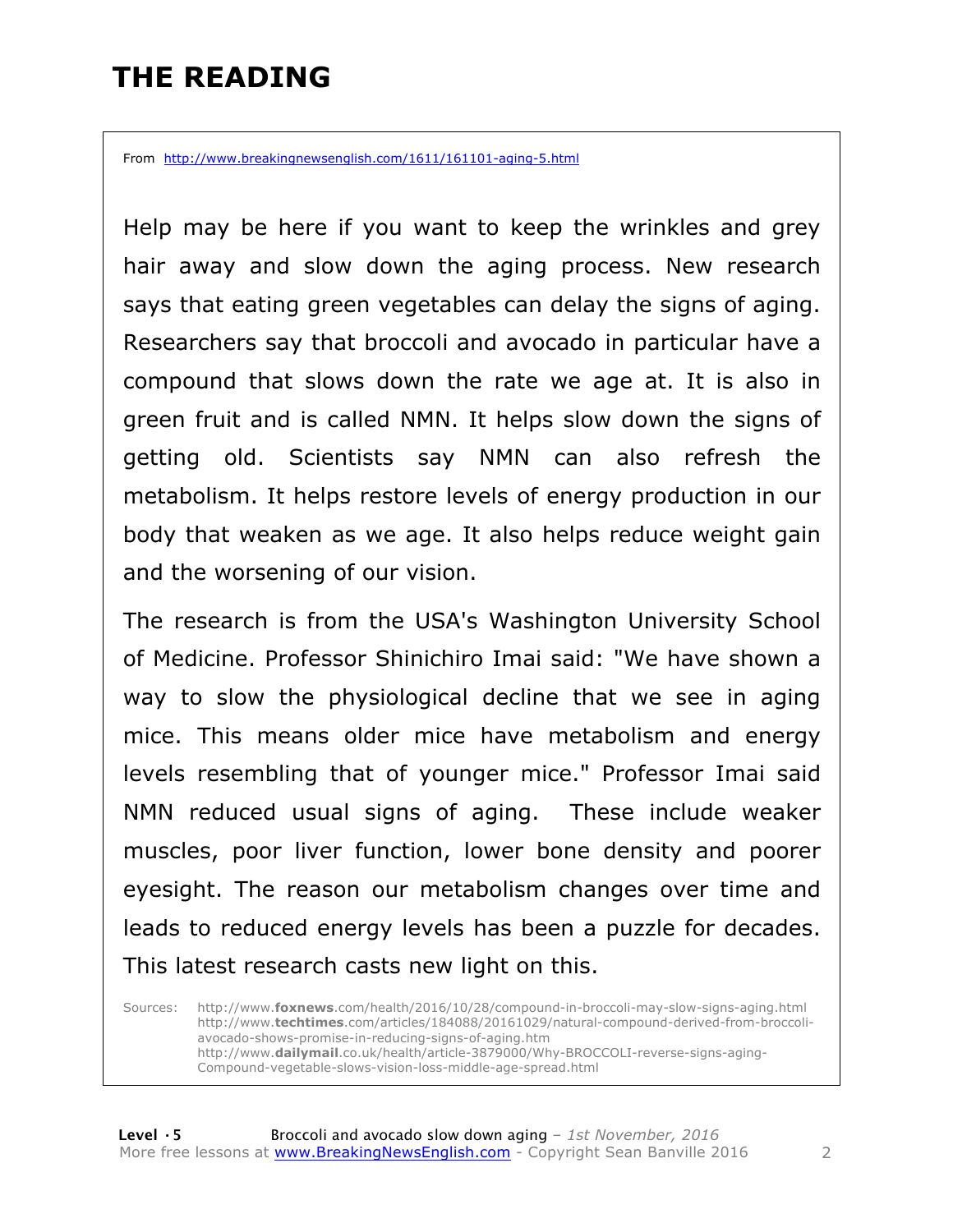### **PHRASE MATCHING**

From http://www.breakingnewsenglish.com/1611/161101-aging-5.html

#### **PARAGRAPH ONE:**

| 1. Help may be                    | a. process       |
|-----------------------------------|------------------|
| 2. keep the wrinkles and grey     | b. production    |
| 3. slow down the aging            | c. we age at     |
| 4. vegetables can delay the signs | d. of our vision |
| 5. slows down the rate            | e. old           |
| 6. getting                        | f. here          |
| 7. energy                         | g. of aging      |
| 8. the worsening                  | h. hair away     |

#### **PARAGRAPH TWO:**

| 1. We have shown a                   | a. | levels           |
|--------------------------------------|----|------------------|
| 2. slow the physiological            |    | b. eyesight      |
| 3. older                             |    | c. decline       |
| 4. energy                            |    | d. light on this |
| 5. resembling that of                | e. | way              |
| 6. poorer                            | f. | over time        |
| 7. The reason our metabolism changes | q. | mice             |
| 8. This latest research casts new    |    | h. younger mice  |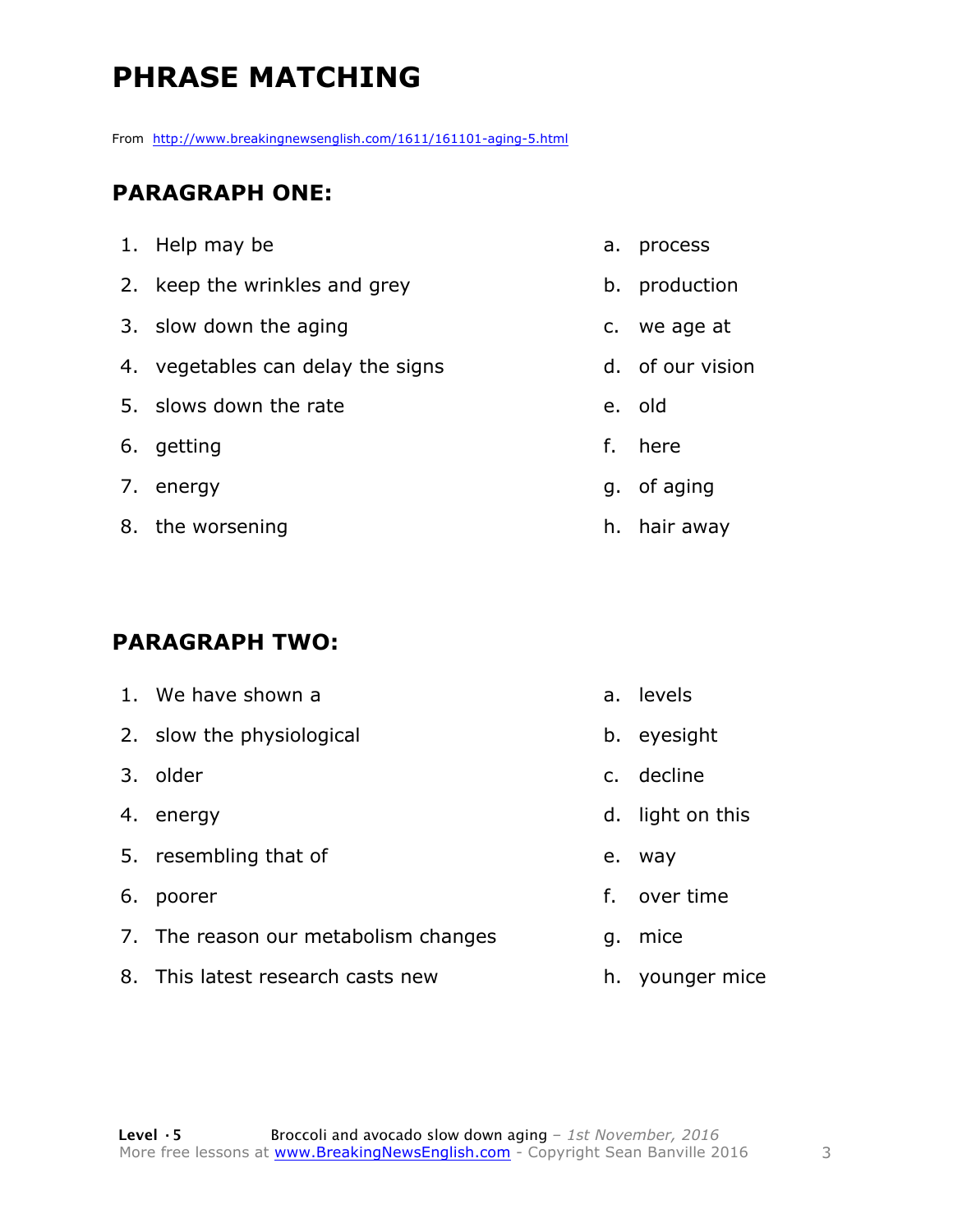### **LISTEN AND FILL IN THE GAPS**

From http://www.breakingnewsenglish.com/1611/161101-aging-5.html

Help (1) The same you want to keep the wrinkles and grey hair away and slow down (2) **Example 2** and slow boxers are several says that eating green vegetables can delay (3) \_\_\_\_\_\_\_\_\_\_\_\_\_\_\_\_\_\_\_\_\_. Researchers say that broccoli and avocado in particular have a compound that slows down the (4) \_\_\_\_\_\_\_\_\_\_\_\_\_\_\_\_\_\_\_\_\_\_. It is also in green fruit and is called NMN. It helps slow down the  $(5)$  \_\_\_\_\_\_\_\_\_\_\_\_\_\_\_\_\_\_\_\_\_\_\_\_\_\_\_\_\_\_\_\_ old. Scientists say NMN can also refresh the metabolism. It helps restore levels of energy production in our body that (6) \_\_\_\_\_\_\_\_\_\_\_\_\_\_\_\_\_\_. It also helps reduce weight gain and the worsening of our vision.

The (7) \_\_\_\_\_\_\_\_\_\_\_\_\_\_\_\_\_\_\_ the USA's Washington University School of Medicine. Professor Shinichiro Imai said: "We (8) \_\_\_\_\_\_\_\_\_\_\_\_\_\_\_\_\_\_\_\_\_\_\_\_\_\_\_\_\_\_ way to slow the physiological decline (9) aging mice. This means older mice have metabolism and energy (10) \_\_\_\_\_\_\_\_\_\_\_\_\_\_\_\_\_\_\_ that of younger mice." Professor Imai said NMN reduced usual signs of aging. These include weaker muscles, (11) \_\_\_\_\_\_\_\_\_\_\_\_\_\_\_\_\_\_\_\_\_\_, lower bone density and poorer eyesight. The reason our metabolism changes over time and leads to reduced energy levels has (12) \_\_\_\_\_\_\_\_\_\_\_\_\_\_\_\_\_\_\_ decades. This latest research casts new light on this.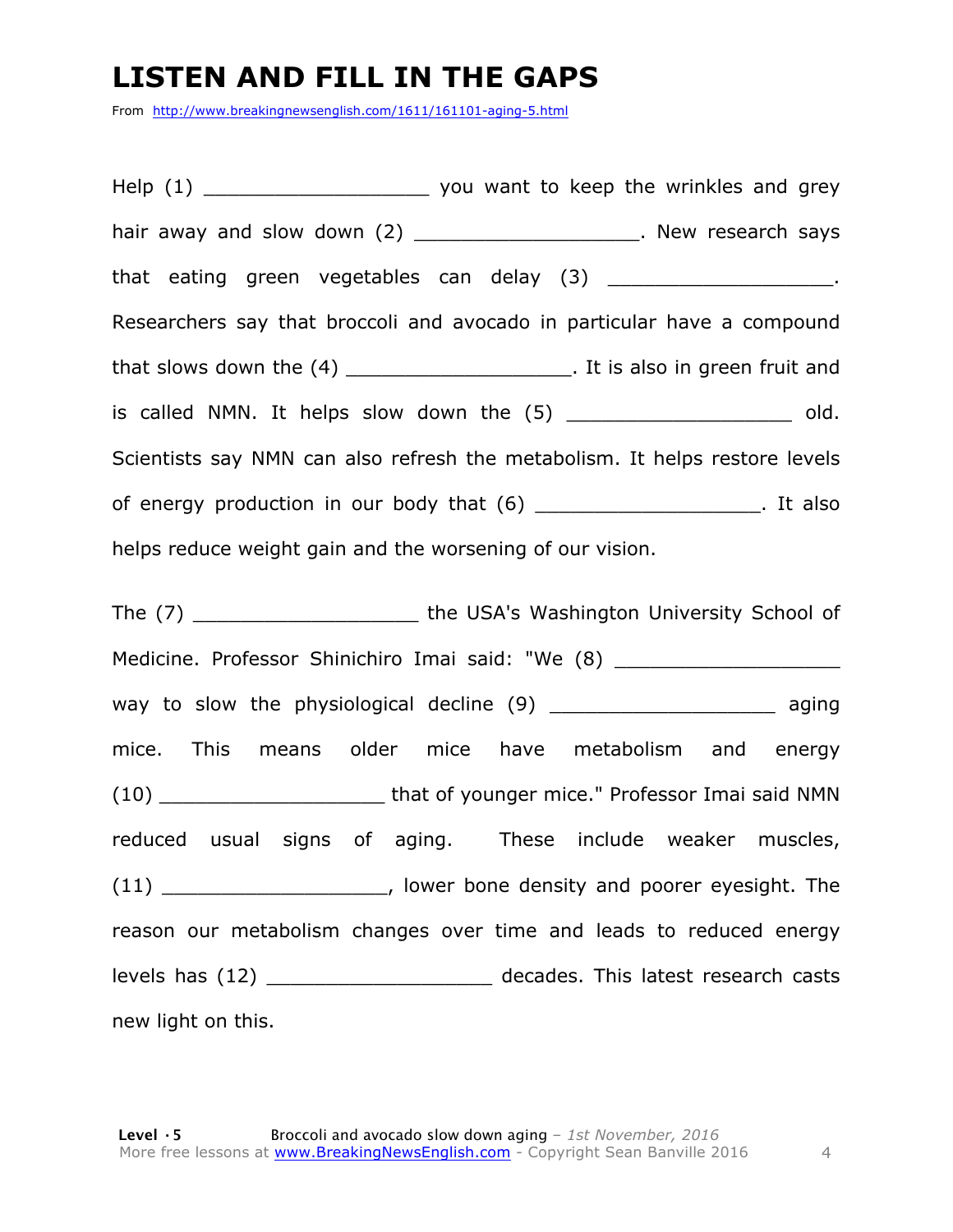### **PUT A SLASH ( / )WHERE THE SPACES ARE**

From http://www.breakingnewsenglish.com/1611/161101-aging-5.html

Helpmaybehereifyouwanttokeepthewrinklesandgreyhairawayandsl owdowntheagingprocess.Newresearchsaysthateatinggreenvegetab lescandelaythesignsofaging.Researcherssaythatbroccoliandavocad oinparticularhaveacompoundthatslowsdowntherateweageat.Itisals oingreenfruitandiscalledNMN.Ithelpsslowdownthesignsofgettingold .ScientistssayNMNcanalsorefreshthemetabolism.Ithelpsrestorelev elsofenergyproductioninourbodythatweakenasweage.Italsohelpsre duceweightgainandtheworseningofourvision.Theresearchisfromthe USA'sWashingtonUniversitySchoolofMedicine.ProfessorShinichiroI maisaid:"Wehaveshownawaytoslowthephysiologicaldeclinethatwes eeinagingmice.Thismeansoldermicehavemetabolismandenergylev elsresemblingthatofyoungermice."ProfessorImaisaidNMNreducedu sualsignsofaging.Theseincludeweakermuscles,poorliverfunction,lo werbonedensityandpoorereyesight.Thereasonourmetabolismchang esovertimeandleadstoreducedenergylevelshasbeenapuzzlefordeca des.Thislatestresearchcastsnewlightonthis.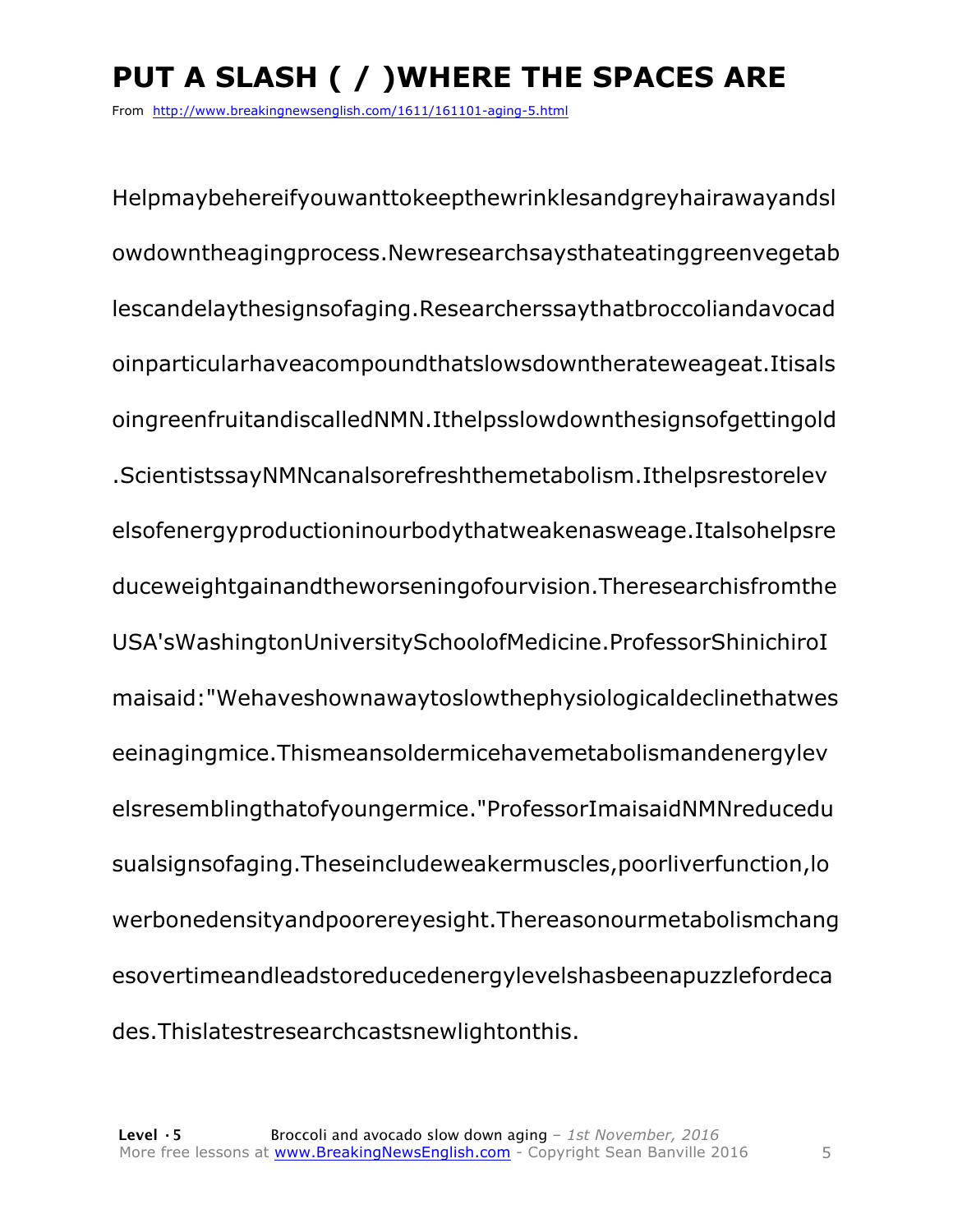### **AGING SURVEY**

From http://www.breakingnewsenglish.com/1611/161101-aging-4.html

Write five GOOD questions about aging in the table. Do this in pairs. Each student must write the questions on his / her own paper.

When you have finished, interview other students. Write down their answers.

|      | STUDENT 1 | STUDENT 2 | STUDENT 3 |
|------|-----------|-----------|-----------|
| Q.1. |           |           |           |
| Q.2. |           |           |           |
| Q.3. |           |           |           |
| Q.4. |           |           |           |
| Q.5. |           |           |           |

- Now return to your original partner and share and talk about what you found out. Change partners often.
- Make mini-presentations to other groups on your findings.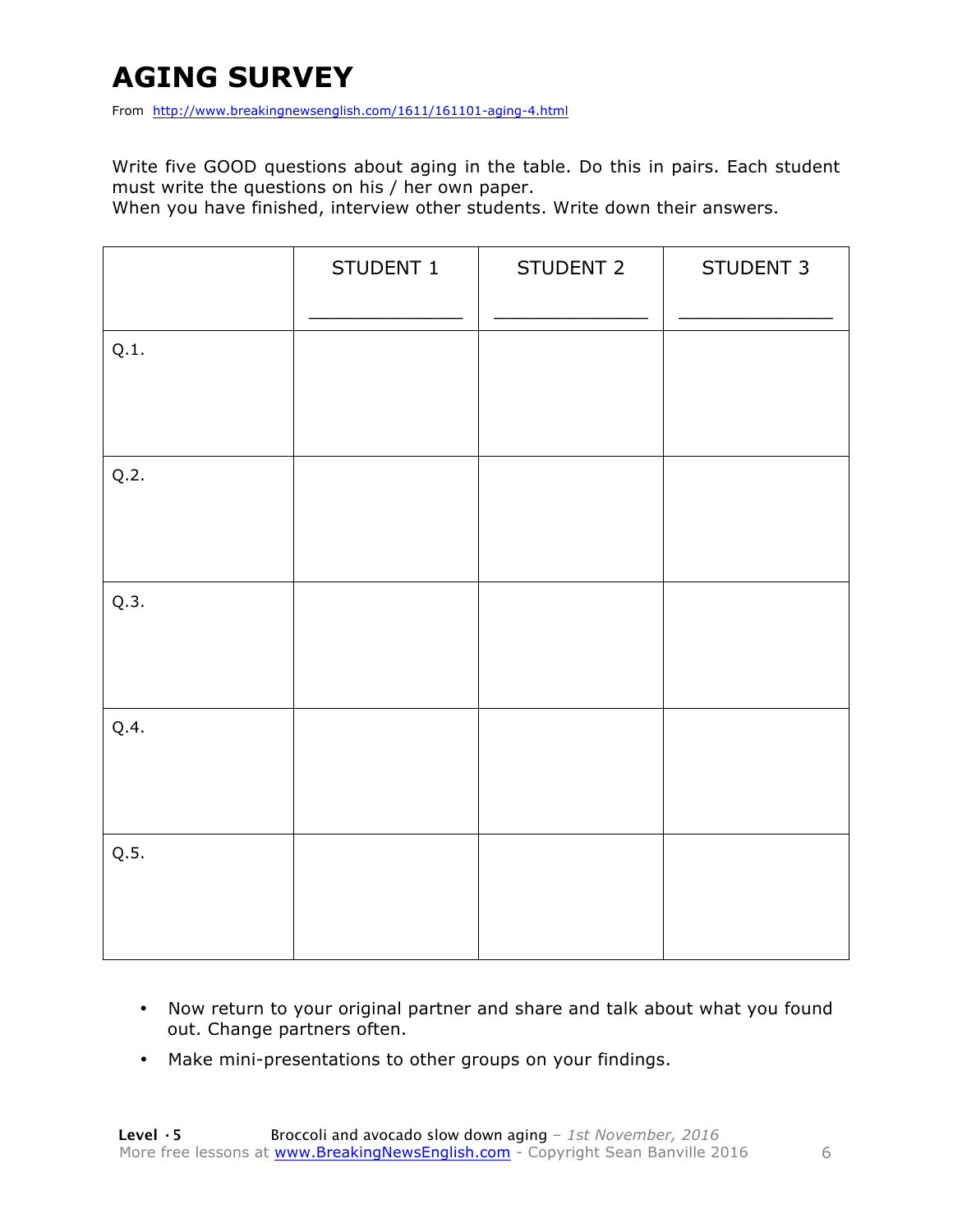### **WRITE QUESTIONS & ASK YOUR PARTNER(S)**

Student A: Do not show these to your speaking partner(s).

*Broccoli and avocado slow down aging – 1st November, 2016* More free lessons at www.BreakingNewsEnglish.com

### **WRITE QUESTIONS & ASK YOUR PARTNER(S)**

-----------------------------------------------------------------------------

Student B: Do not show these to your speaking partner(s).

| a) |  |  |
|----|--|--|
| b) |  |  |
| c) |  |  |
| d) |  |  |
| e) |  |  |
| f) |  |  |
|    |  |  |